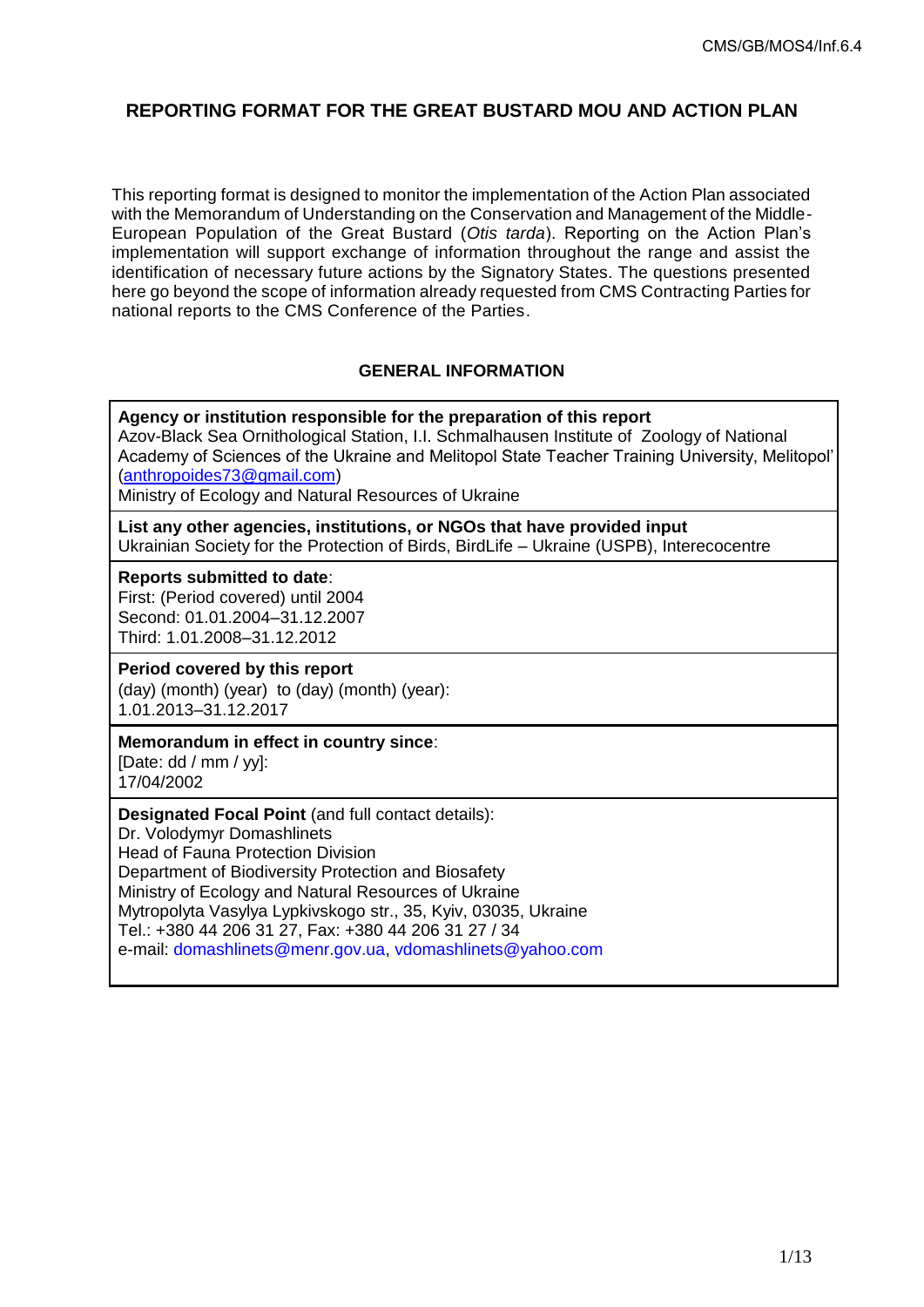## **PART I. GENERAL**

This questionnaire follows the structure and numbering of the Action Plan annexed to the Memorandum of Understanding to make it easier to read the relevant action points before the form is filled in. In some cases, however, sub-actions were not listed separately for the sake of simplicity and to avoid duplications. They should however be taken into consideration when answering the questions.

### **0. National work programme**

Is there a national work programme or action plan already in place in your country for the Great Bustard pursuant to Paragraph 4(g) of the Memorandum of Understanding?

 $\boxtimes$  Yes  $\Box$  No

#### **1. Habitat protection**

<u>.</u>

#### **1.1 Designation of protected areas.**

To what extent are the display, breeding, stop-over and wintering sites covered by protected areas?

| the EC Birds Directive                                                               |
|--------------------------------------------------------------------------------------|
| $\Box$ High (50-75%)<br>$\Box$ Medium (10-49%)<br>$\Box$ Not applicable <sup>1</sup> |
|                                                                                      |

<span id="page-1-0"></span>What measures were taken to ensure the adequate protection of the species and its habitat at these sites?

*The Great Bustard is listed in the Red Data Book of Ukraine. Third edition of the Red Data Book of Ukraine was published in 2009. According to the Ukrainian legislation, the Red Data Book listed species should be protected throughout its range regardless the conservation status of the territory.*

*- National Nature Park "Charivna havan" (Magic harbor), Landscape Recreation Park "Donuzlav" were established in December 2009 and 2012 accordingly in the western part of AR Crimea and Osovinskiy Landscape Sanctuary of local importance was established in December 2011 in the eastern part of AR Crimea.* 

*There were plans to expand the territory of existed Regional Landscape Park "Karalarsky" and upgrade its protection status to National Nature Park and create Ornithological Sanctuary of state importance "Lost world of birds". However, those plans have been suspended since 2014 due to Crimea annexation by the Russian Federation.*

*There is ongoing work on establishment of the Emerald sites network in Ukraine under the Bern Convention on the Protection of European Wildlife and Natural Habitats and according to the Resolutions No.4, 5, 6 (1998) and 8 (2012) of the Standing Committee of the Bern Convention. The Great Bustard is covered by the Resolution No. 6 listing the species requiring specific habitat conservation measures. In 2016 the Standing Committee of the Bern Convention had officially adopted 271 Emerald sites for Ukraine. Among them the following Emerald sites which* 

<sup>&</sup>lt;sup>1</sup> The species occurs only irregularly, no regular stop-over or wintering sites identified.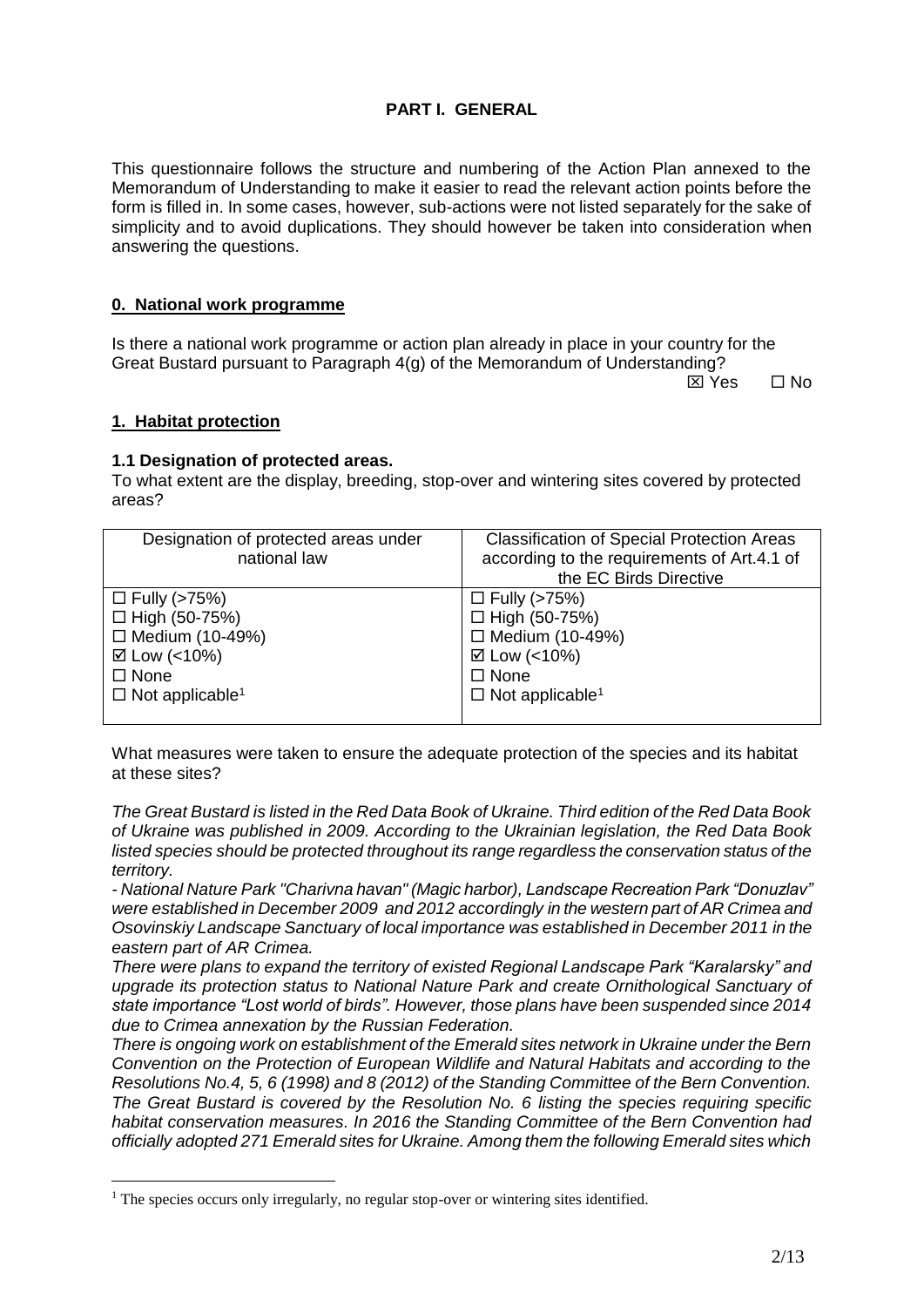*are important for the Great Bustard were identified: UA0000020 Luhanskyi Nature Reserve; UA0000027 Azovo-Syvaskyi National Nature Park; UA0000034 Gomilshanski Lisy National Nature Park; UA0000065 Meotyda; UA0000092 Pryazovskyi National Nature Park; UA0000108 Dzharylhatskyi National Nature Park; UA0000129 Karalarskyi Regional Landscape Park; UA0000130 Charivna Havan National Nature Park; UA0000137 Tarutynskyi Steppe; UA0000140 Tuzlovski Lymany National Nature Park; UA0000195 Vedmezhanka; UA0000201 Ak-Monaiskyi Steppe; UA0000218 Nahorny Kriazh.*

Where are the remaining gaps?

*General places are on Kerch and Tarhankut peninsulas (AR Crimea), near bay of Syvash (AR Crimea and Kherson oblast'), Pryazovs'ka elevation (Zaporizhzhia oblast`). The wintering places are southeast Kherson oblast', southwest Zaporizhzhia oblast', Kerch and Tarkhankut peninsulas.* 

Are currently unoccupied, but potential breeding habitats identified in your country?  $\boxtimes$  Yes  $\Box$  No  $\Box$  Not applicable<sup>2</sup>

If yes, please explain how these areas are protected or managed to enable the reestablishment of Great Bustard.

*These areas are not protected and managed. The Great Bustard habitats in the AR Crimea are now out of control of Ukraine because of occupation of AR Crimea by the Russian Federation.*

### **1.2 Measures taken to ensure the maintenance of Great Bustard habitats outside of protected areas.**

Please describe what measures have been taken to maintain land-use practices beneficial for Great Bustard outside of protected areas (e.g., set-aside and extensification schemes, cultivation of alfalfa and oilseed rape for winter, maintenance of rotational grazing, etc.).

*The USPB rented for long term two steppe sites in AR Crimea, which is important for the Great Bustard breeding (120 ha for 20 years on the Tarkhankut peninsula and 65 ha for 49 years on the Kerch peninsula). USPB Local Conservation Groups in AR Crimea care about key breeding and wintering sites in AR Crimea. Local Farmers are encouraged to use ecologically friendly agricultural practices. However, the planned activities on those territories have been terminated due to the Russian Federation's occupation of Crimea*

To what extent do these measures, combined with site protection, cover the national population?

 $\Box$  Fully (>75%)  $\Box$  Most (50-75%)  $\square$  Some (10-49%)  $\boxtimes$  Little (<10%)  $\Box$  Not at all Not applicable<sup>[1](#page-1-0)</sup>

<u>.</u>

Are recently (over the last 20 years) abandoned Great Bustard breeding habitats mapped in your country?

 $\Box$  Yes  $\Box$  No  $\Box$  Not applicable<sup>[1](#page-1-0)</sup>

What habitat management measures have been taken to encourage the return of Great Bustard?

<sup>&</sup>lt;sup>2</sup> Countries *outside* of the historic (beginning of 20<sup>th</sup> Century) breeding range of the species.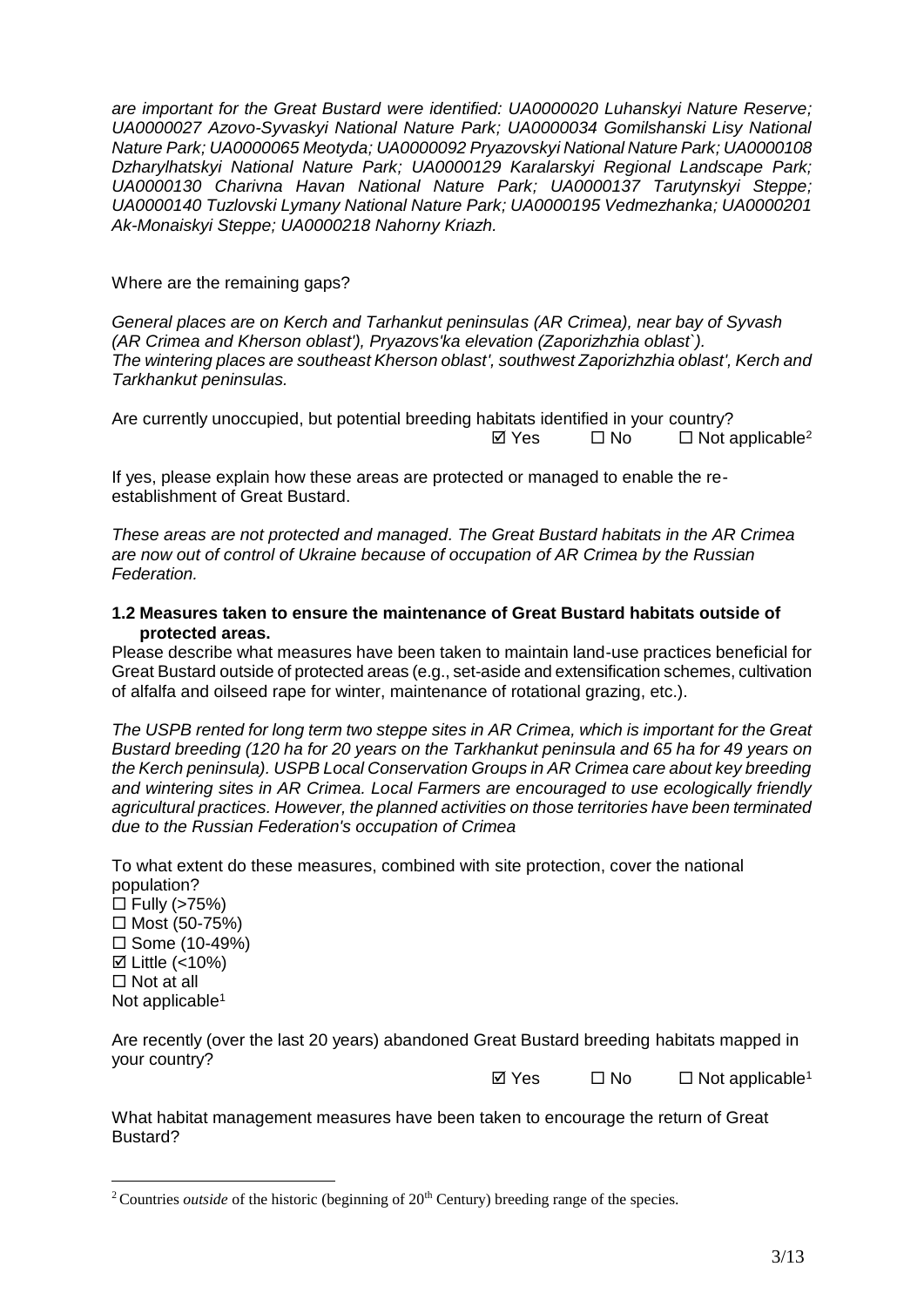*It was planned a restoration of degraded steppe areas in Crimea through seed banks establishing and planting however this activity was suspended because of mentioned above change in political status of Crimea.*

If there were any measures taken, please provide information on their impact.

*Results are subject to resolving the Crimea crisis*

### **1.3 Measures taken to avoid fragmentation of Great Bustard habitats.**

Are new projects potentially causing fragmentation of the species' habitat (such as construction of highways and railways, irrigation, planting of shelterbelts, afforestation, power lines, etc.) subject to environmental impact assessment in your country?  $\boxtimes$  Yes  $\Box$  No  $\Box$  Not appl

Is there any aspect of the existing legislation on impact assessment that limits its effective application to prevent fragmentation of Great Bustard habitats? Ø Yes□ No□ Not applicable<sup>[1](#page-1-0)</sup>

If yes, please provide details.

*In Crimea during 2014–2016 a gas transmission pipeline and a power line from Kerch to Simferopol have been constructed. These facilities crossed breeding and seasonal stopover sites of the Great Bustard. No information, however, is available on an impact of those facilities on the Great Bustard habitats and if the species needs had been taken into account during EIA.*

Have there been any such projects implemented in any Great Bustard habitat in your country sinc[e](#page-1-0) signing this Memorandum of Understanding?  $\Box$  Yes  $\Box$  No  $\Box$  Not applicable<sup>1</sup>

Please, give details and describe the outcome of impact monitoring if available.

*Monitoring of Crimean population of the Great Bustard is currently not feasible*

#### **2. Prevention of hunting, disturbance and other threats**

#### **2.1 Hunting.**

Is Great Bustard afforded strict legal protection in your country?  $\Box$  Yes  $\Box$ No

Please, give details of any hunting restrictions imposed for the benefit of Great Bustard including those on timing of hunting and game management activities.

*Since the Great Bustard is listed in the Red Data Book of Ukraine no hunting is allowed for that species.*

Please, indicate to what extent these measures ensure the protection of the national Great Bustard population? The national population is covered by restrictions on hunting to prevent hunting-related disturbance:

 $\Box$  Fully (>75%)  $\Box$  Most (50-75%)  $\square$  Some (10-49%)

 $\boxtimes$  Little (<10%)

 $\Box$  Not at all

 $\Box$  Not applicable<sup>[1](#page-1-0)</sup>

Hunting on the Great Bustard is legally prohibited; however, there are cases of poaching

#### **2.2 Prevention of disturbance.**

What measures have been taken to prevent disturbance of Great Bustard in your country,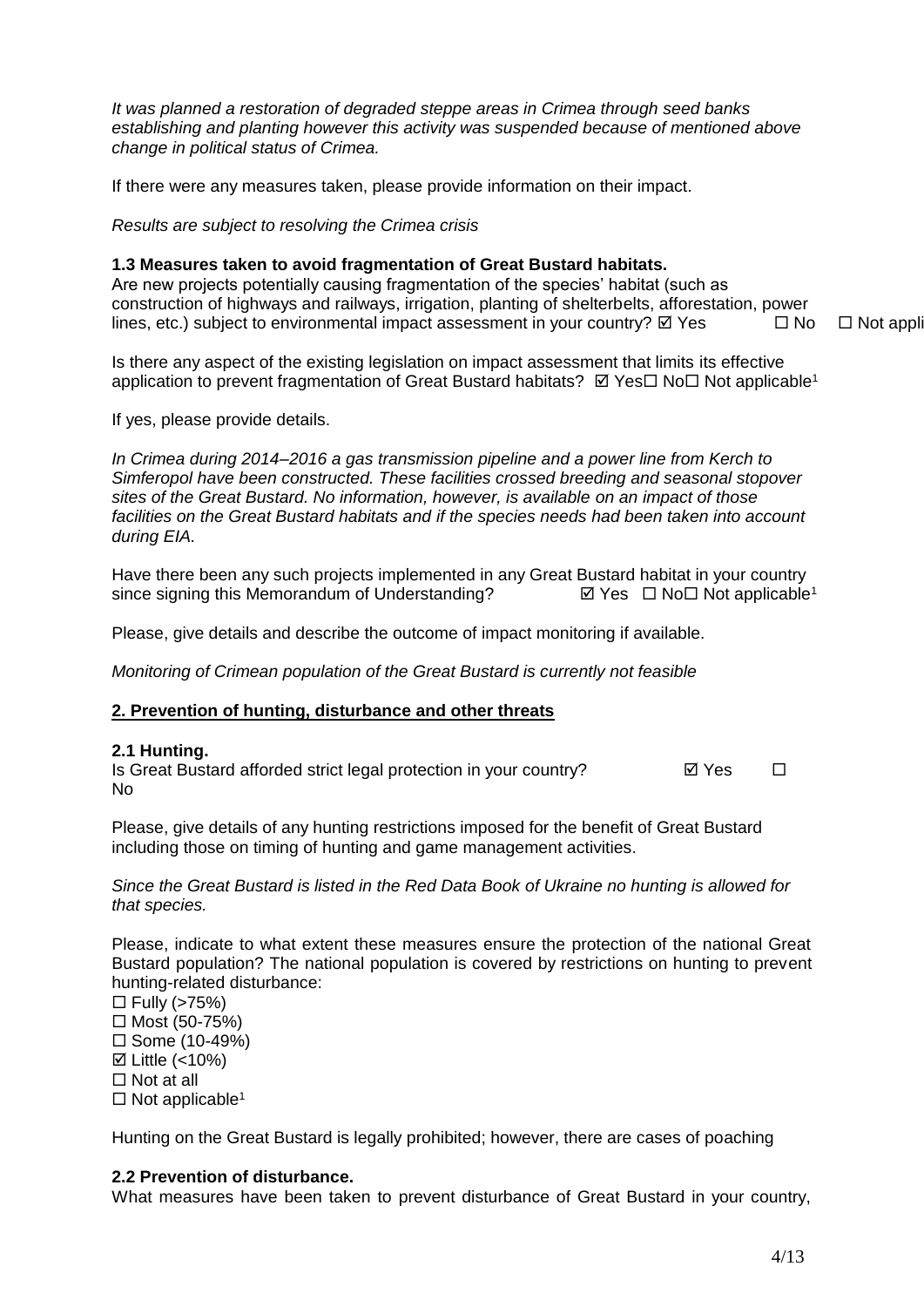including both breeding birds and single individuals or small flocks on migration?

## *Measures are not effective enough*

Please, indicate to what extent these measures have ensured the protection of the national population.

The national population is covered by restrictions on other activities causing disturbance:  $\Box$  Fully (>75%)

 $\Box$  Most (50-75%)  $\square$  Some (10-49%)

 $\boxtimes$  Little (<10%)

□ Not at all

 $\Box$  Not applicable<sup>[1](#page-1-0)</sup>

### **2.3.1 Prevention of predation.**

What is the significance of predation to Great Bustard in your country?

*Predation is the significant factor for the Great Bustard in Ukraine.*

What are the main predator species?

*Great Bustard's clutches of eggs and hatches are destroyed by Corvidae and Corvus corax in particular as well as stray dogs. In winter White-tailed (sea) Eagle (Haliaeetus albicilla) occurs near large flocks of the Great Bustard.*

What measures have been taken to control predators in areas where Great Bustard occurs regularly?

*Established network of volunteers, that inform to the USPB about the facts of predation (eggs, chicks) Local hunters regulate the number of stray dogs.*

How effective were these measures?  $\square$  Effective (predation reduced by more than 50%)  $\square$  Partially effective (predation reduced by 10–49%)  $\boxtimes$  Less effective (predation reduced by less than 10%) Not applicable<sup>[1](#page-1-0)</sup>

## **2.3.2 Adoption of measures for power lines.**

What is the significance of collision with power lines in your country?

*There are bird mortality cases due to collisions with power lines in areas of frequent occurrences of the Great Bustard under conditions of poor visibility (rain, fog, and strong wind) and disturbance.* 

What proactive and corrective measures have been taken to reduce the mortality caused by existing power lines in your country?

*Staff-members of the Azov-Black Sea Ornithological Station and Department of Zoology of Tavricheskiy National University after V.I. Vernadskiy based on the results of power line study conducted in Sivash (Western Crimea) and Kerch straight in 2013–2014 had developed recommendations to set up bird protection devices (in spring 2014 these recommendations were submitted to "Krymenergo"). Since 2014 it was planned to continue studies of power lines around the protected areas in Crimea. However, those plans were suspended.*

What is the size of the populations affected by these corrective measures?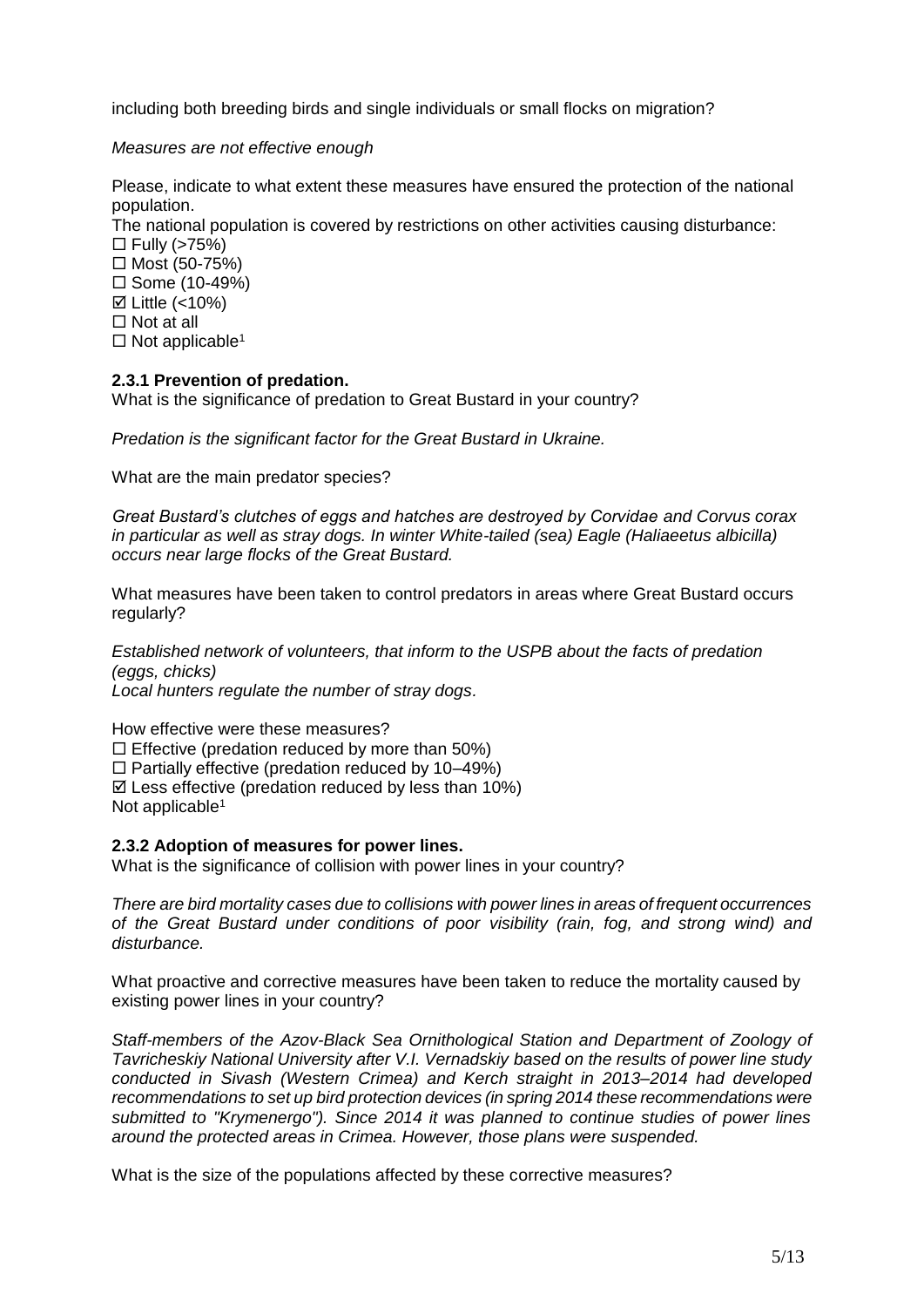*Bird protection devices had not been set up and power lines studies were stopped due to Crimea occupation*

How effective were these measures?

 $\Box$  Effective (collision with power lines reduced by more than 50%)

 $\Box$  Partially effective (collision with power lines reduced by 10–49%)

 $\Box$  Ineffective (collision with power lines reduced by less than 10%)

 $\boxtimes$  Not applicable<sup>[1](#page-1-0)</sup>

### **2.3.3 Compensatory measures.**

What is the size (in hectares) of Great Bustard habitat lost or degraded for any reasons since the Memorandum of Understanding entered into effect (1 June 2001)?

*No data available*

What is the size of the populations affected?

*No data available*

| Were these habitat losses compensated?                        |                                                                          | $\Box$ Yes $\Box$ Partially $\Box$ No $\Box$ Not applicable <sup>1</sup> |
|---------------------------------------------------------------|--------------------------------------------------------------------------|--------------------------------------------------------------------------|
| If yes, please explain how.<br>Were these measures effective? | $\Box$ Yes $\Box$ Partially $\Box$ No $\Box$ Not applicable <sup>1</sup> |                                                                          |

Please, give details on the effectiveness or explain why they were not effective if that is the case.

#### **3. Possession and trade**

Is collection of Great Bustard eggs or chicks, the possession of and trade in the birds and their eggs prohibited in your country?  $\Box$  Yes  $\Box$ No

How are these restrictions enforced? What are the remaining shortcomings, if any?

*Enforcement is not sufficient. According to some information there are cases of illegal taking of eggs and chicks from the wild Great Bustards to be further traded (changed for other species) for the purposes of keeping in private zoos. There is a fine established for illegal taking of the Great Bustard from the wild. According to the Decree of the Cabinet of Ministers of Ukraine No. 1030 of 07.11.2012 the fine is 20,000 UAH.*

Please indicate if any exemption is granted or not all of these activities are prohibited.

*If an owner of the Great Bustard specimen has all the documents that prove a legal origin of that specimen it is allowed to keep it in captivity.*

#### **4. Recovery measures**

<u>.</u>

#### **4.1 Captive breeding\* in emergency situations.**

Is captive breeding playing any role in Great Bustard conservation in your country?  $Y$ es  $\boxtimes$  No

Please, describe the measures, staff and facilities involved and how these operations comply with the IUCN criteria on reintroductions.

<sup>\*</sup> In effect, "captive breeding" should be read as "captive rearing" according to current practices.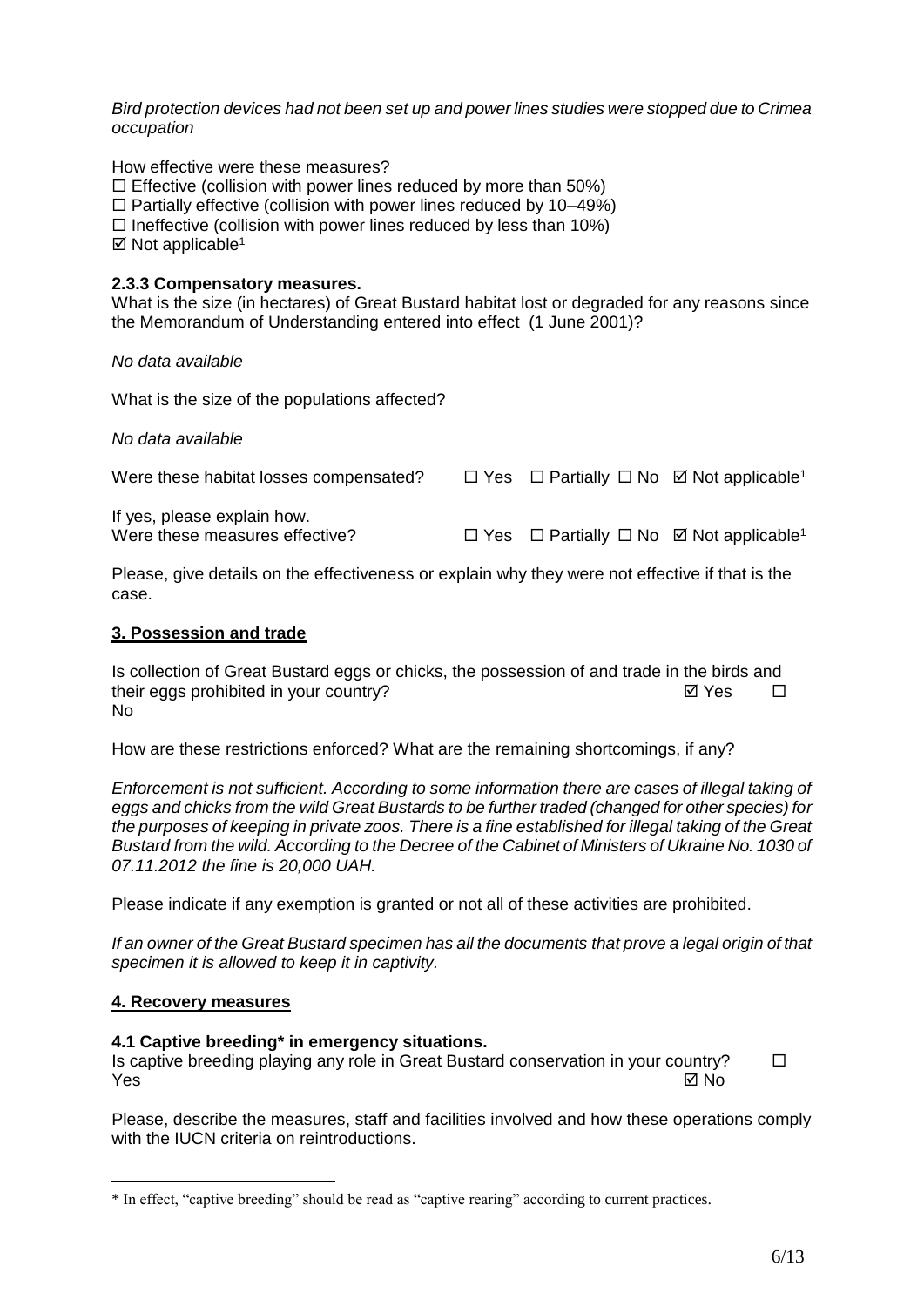*Currently there are no activities on breeding of the Great Bustard in captivity.*

## **4.2 Reintroduction.**

Have there been any measures taken to reintroduce the species in your country?  $\Box$ Yes No

If yes, please describe the progress. If there was any feasibility study carried out, please summarize its conclusions.

----

## **4.3 Monitoring of the success of release programmes.**

Are captive reared birds released in your country?  $\square$  Yes  $\square$ No

If yes, please summarize the experience with release programmes in your country. What is the survival rate of released birds? What is the breeding performance of released birds?

----

What is the overall assessment of release programmes based on the survival of released birds one year after release?

 $\Box$  Effective (the survival is about the same as of the wild ones)

 $\Box$  Partially effective (the survival rate is lower than 75% of the wild birds)

 $\Box$  Ineffective (the survival is less than 25% of wild birds)

 $\boxtimes$  Not applicable<sup>3</sup>

### **5. Cross-border conservation measure**

Has your country undertaken any cross-border conservation measures with neighbouring countries?

 $\Box$  Yes  $\boxtimes$  No  $\Box$  Not applicable<sup>4</sup>

Please, give details of your country's collaboration with neighbouring countries on national surveys, research, monitoring and conservation activities for Great Bustard. Especially, list any measures taken to harmonise legal instruments protecting Great Bustard and its habitats, as well as funding you have provided to Great Bustard for particular conservation actions in other Range States.

## **6. Monitoring and research**

## **6.1.1 Monitoring of population size and population trends.**

Are the breeding, migratory or wintering Great Bustard populations monitored in your country?

**ØYes** □ No

What proportion of the national population is monitored?  $\Box$  All (>75%)  $\Box$  Most (50-75%)  $\square$  Some (10-49%)  $\Box$  Little (<10%) ⊠ None

<u>.</u>

<sup>&</sup>lt;sup>3</sup> No release is taking place in the country.

<sup>4</sup> For countries which do not have any transboundary population.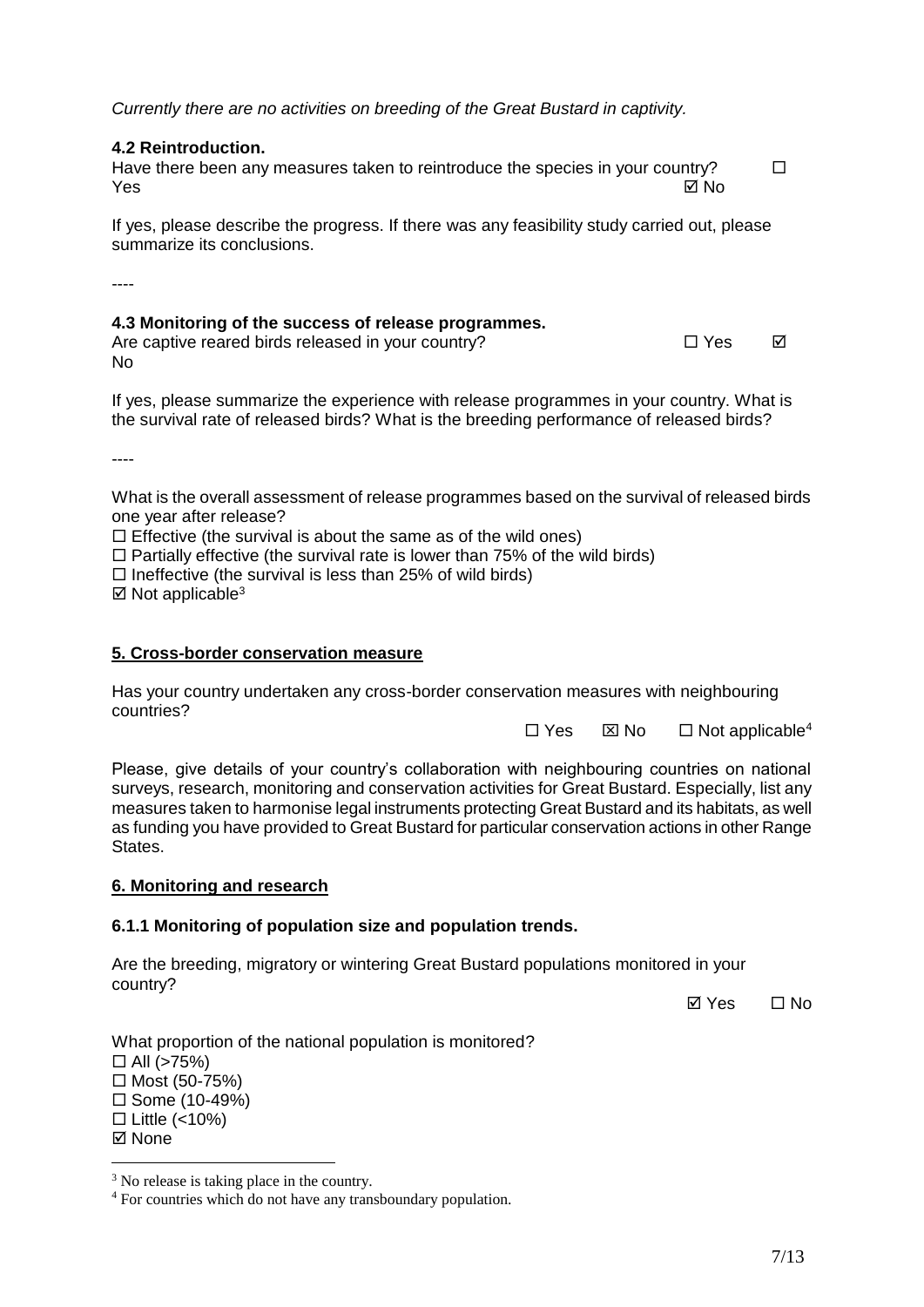$\Box$  Not applicable<sup>[1](#page-1-0)</sup>

*Mostly wintering birds are monitored* 

What is the size and trend in the national population?<sup>5</sup>

Breeding/resident population

*supposed to be reduced.*

No. of adult males: around - ? No. of females: around - ? No. immature males: no data

Trend:  $\Box$  Declined by  $\_\%$  over the last 10 years □ Stable  $\Box$  Increased by ? % over the last 10 years *No studies have been conducted during 2013–2017. The numbers of birds is* 

Non-breeding population (on passage, wintering)

No. of adult males: around 1500-2000 No. of females: around 1500-2000 No. immature males: no data

Trend:  $\boxtimes$  Declined by 70-80% over the last 10 years  $\square$  Stable  $\Box$  Increased by  $\_\%$  over the last 10 years

For countries where the species occurs only occasionally, please give the details of known observations within the reporting period:

### **6.1.2 Monitoring of the effects of habitat management.**

Is the effect of habitat conservation measures monitored in your country?

 $\Box$  Y[e](#page-1-0)s  $\Box$  Partially  $\Box$  No  $\Box$  Not applicable<sup>1</sup>

Please, provide a list of on-going and completed studies with references if results are already published.

*There were no studies during 2013–2017.*

What can be learned from these studies?

*Not applicable*

<u>.</u>

What are the remaining gaps and what measures will your country do to address these gaps?

*Studies in the south of Ukraine are necessary.*

## **6.2.1 Comparative ecological studies.**

Have there been any comparative studies carried out on the population dynamics, habitat requirements, effects of habitat changes and causes of decline in your country in collaboration with other Range States?

 $\Box$  Y[e](#page-1-0)s  $\boxtimes$  No  $\Box$  Not applicable<sup>1</sup>

Please, provide a list of on-going and completed studies with references if results are already published ---

What can be learned from these studies? ---

<sup>5</sup> Only for countries where the species occurs regularly.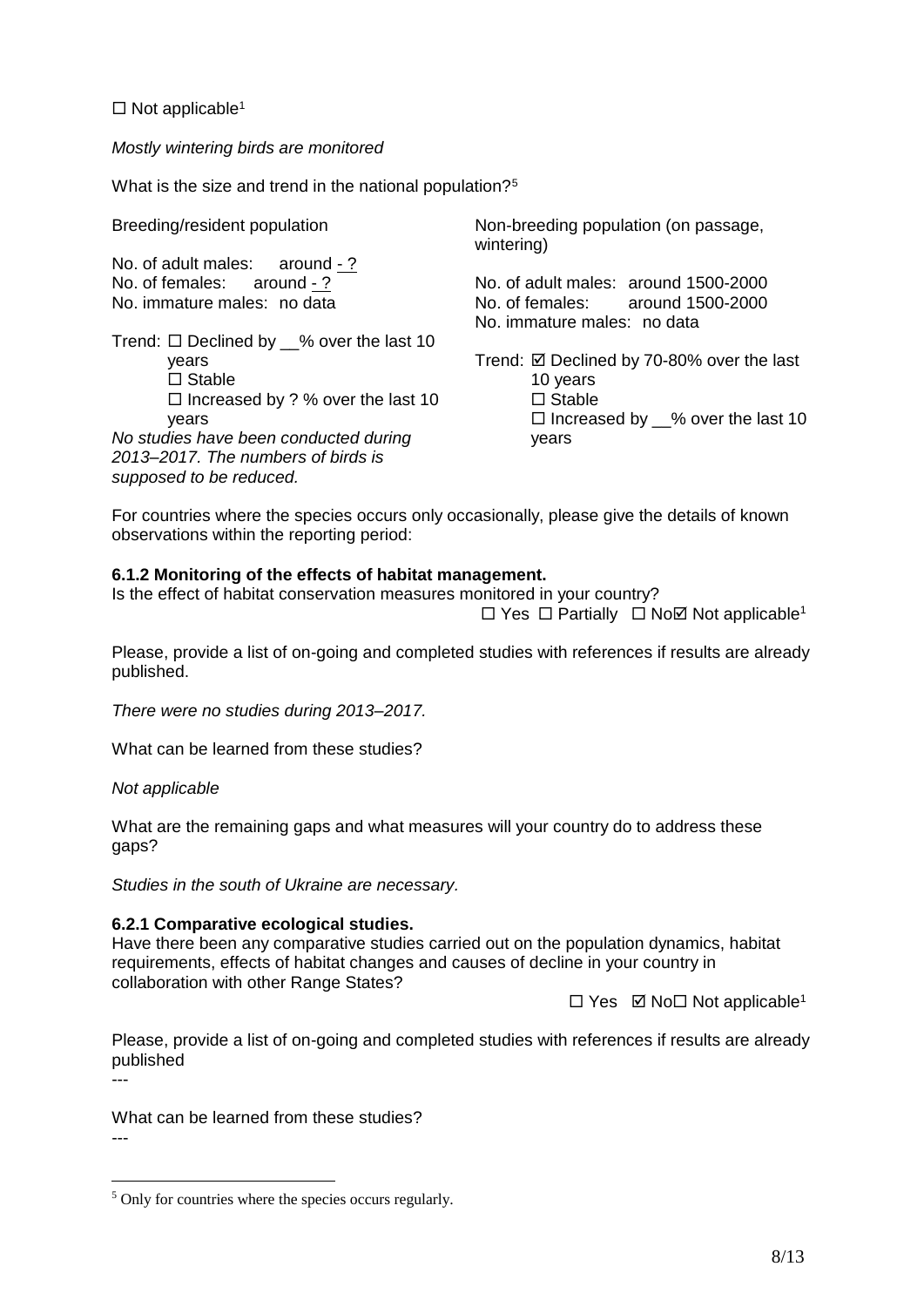What are the remaining gaps where the Memorandum of Understanding could assist?

*Regular studies in the south of Ukraine are necessary. An assessment of the Great Bustard population status, threats and conservation needs in the occupied Crimea is required.*

## **6.2.2 Studies on mortality factors.**

Are the causes of Great Bustard mortality understood in your country?  $\Box$  Y[e](#page-1-0)s  $\boxtimes$  Partially  $\Box$  No  $\Box$  Not applicable<sup>1</sup>

Please, provide a list of on-going and completed studies with references if results are already published.

*Andryushchenko Y.A., Kucherenko V.N., Popenko V.M. Results of monitoring the death of birds from contacts with overhead power lines in Crimea in 2013-2014 / Branta: Collection of works of the Azov-Black Sea Ornithological Station. Issue 17.- Melitopol: Branta, 2014.- P.104-132. (in Russian, summary in English)*

What can be learned from these studies?

*There are mortality cases of the Great Bustard in Crimea because of power line collisions.*

What are the remaining gaps and what measures will your country do to address these gaps?

*Study of the Great Bustard mortality caused by power lines is needed in the south of Ukraine, including Crimea. Further development of bird protective measures is required.*

## **6.2.3 Investigation of factors limiting breeding success.**

Are the factors limiting breeding success in core populations understood in your country?  $\Box$  Yes  $\boxtimes$  Partially  $\Box$  No  $\Box$  Not applicable<sup>6</sup>

Please, provide a list of on-going and completed studies with references if results are already published

------

What can be learned from these studies?

------

<u>.</u>

What are the remaining gaps and what measures are you going to take to address these gaps?

It is necessary:

- 1. Habitat management in the Great Bustard nesting areas;
- 2. To prevent illegal taking of eggs and chicks and;
- 3. Regulate predators numbers;
- 4. Create protected areas to protect the species wintering areas especially in the south of Kherson oblast and Kerch peninsula;
- 5. Take measures to prevent poaching.

## **6.2.4 Studies on migration.**

Were there any studies on migration routes and wintering places carried out in your country?  $\Box$  Y[e](#page-1-0)s  $\Box$  Partially  $\Box$  No  $\Box$  Not applicable<sup>1</sup>

<sup>6</sup> Only for breeding countries.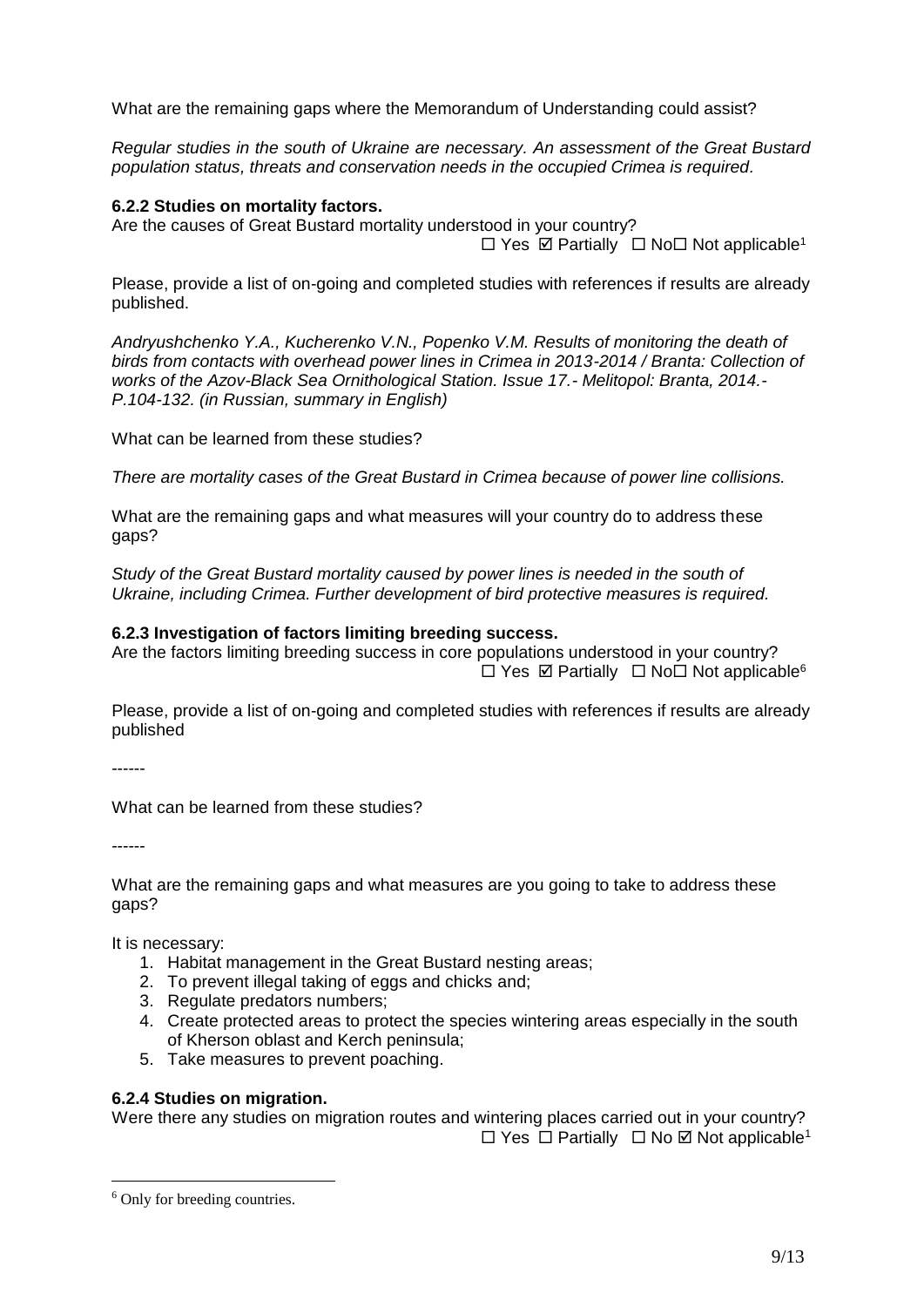Where are the key sites and what is the size of the population they support?

*Migration stopover sites of the species are known along the northern coastline of the Sea of Azov, however, time for stopover and numbers of birds in such places are not studied.*

Do you have any knowledge about the origin of these birds supported by ringing or other marking methods?

*Information on migration are confirmed by Melitopol Ornithological Station's data and data from questionnaires and satellite tracking of birds marked by German scientists in Saratov oblast' in the Russian Federation.*

What are the remaining gaps and what measures will your country do to address these gaps?

*It is necessary to study migrations including by methods of satellite telemetry.*

### **7. Training of staff working in conservation bodies**

Is there any mechanism in place in your country to share information on biological characteristics and living requirements of Great Bustard, legal matters, census techniques and management practices to personnel working regularly with the species?  $\square$  Yes  $\Box$  No $\boxtimes$  Not applicable<sup>[1](#page-1-0)</sup>

If yes, please describe it. ---

Have personnel dealing with Great Bustard participated in any exchange programme in other Rang[e](#page-1-0) States? 
■ NoΩ Not applicable<sup>1</sup>

If yes, please give details on number of staff involved, country visited and how the lessons were applied in your country. ---

#### **8. Increasing awareness of the need to protect Great Bustards and their habitat**

What measures have been taken to increase the awareness about the protection needs of the species and its habitat in your country since signing the Memorandum of Understanding?

*The 3rd edition of the Red Data Book of Ukraine had been published in 2009 where the Great Bustard is listed. This information is publically available in the Environmental database that can be found a[t https://goo.gl/N3A69T.](https://goo.gl/N3A69T) There are also other Ukrainian internet resources that include open data for the Great Bustard, e.g. [http://redbook-ua.org/item/otis-tarda-linnaeus/,](http://redbook-ua.org/item/otis-tarda-linnaeus/) [http://redbook.land.kiev.ua/444.html.](http://redbook.land.kiev.ua/444.html)* 

Do farmers, shepherds, political decision makers and local and regional authorities support Great Bustard conservation? 
<br>  $\Box$  Yes  $\Box$  Partially  $\Box$  No

*Based on the information from the previous report, there were farmers and societies of hunters who may supported Great Bustard conservation in the AR Crimea, however to provide an update on that is currently not possible.*

What are the remaining gaps or problems and how are you going to address them?

*Enhancement of relevant public awareness company is needed.*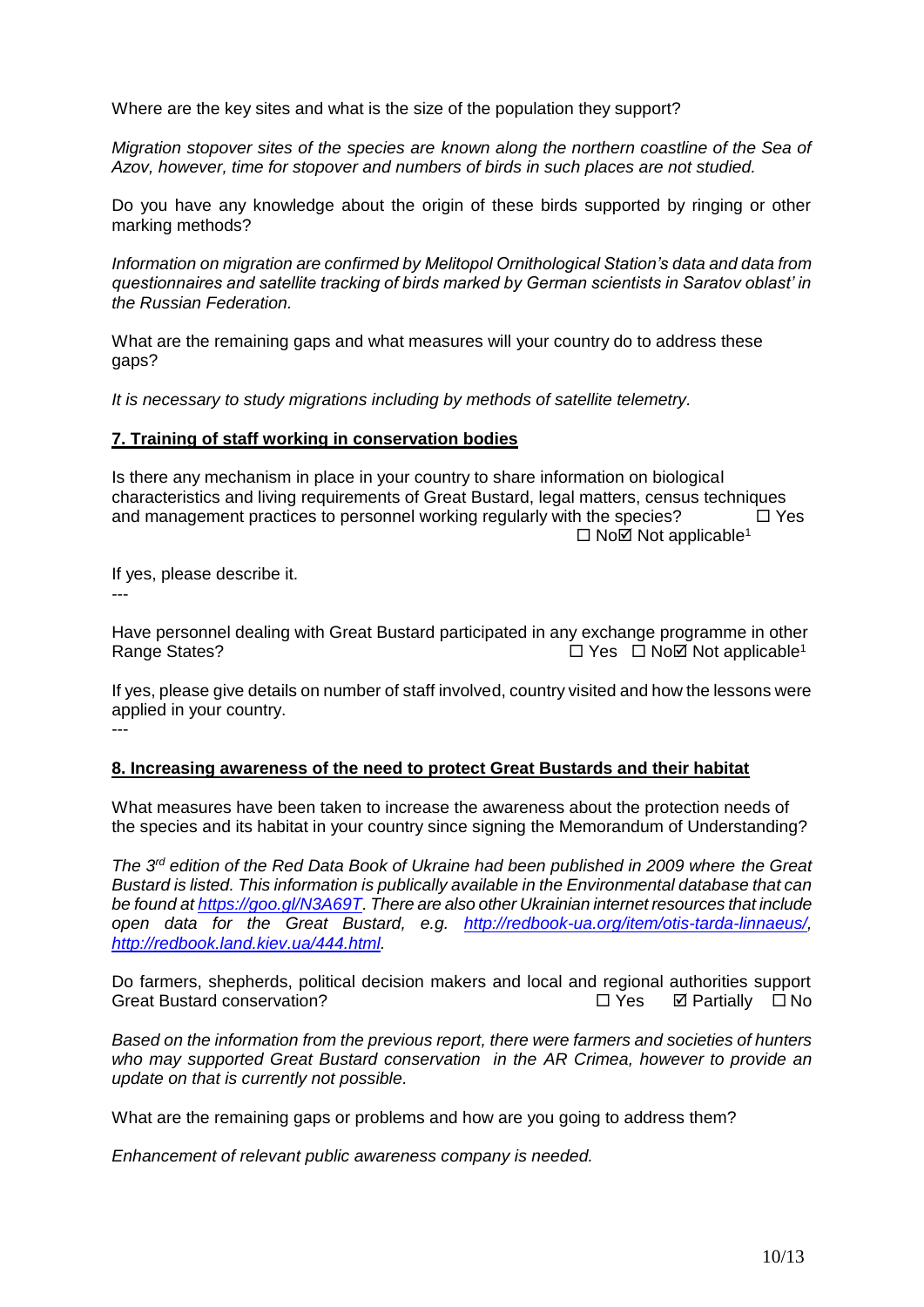## **9. Economic measures**

Have there been any initiatives taken to develop economic activities that are in line with the conservation requirements of Great Bustard in your country?

 $\Box$  Y[e](#page-1-0)s  $\Box$  Partially  $\boxtimes$  No $\Box$  Not applicable<sup>1</sup>

What percentage of the population is covered in total by these measures?

 $\Box$  All (>75%)

 $\Box$  Most (50-75%)

 $\square$  Some (10-49%)

 $\Box$  Little (<10%)

 $\square$  None

 $\Box$  Not applicable

How effective were these measures?

 $\Box$  Effective (more than 50% of the targeted area is managed according to the species' needs)

 $\Box$  Partially effective (10–49% of the targeted area is managed according to the species' needs)

 $\Box$  Ineffective (less than 10% according to the species' needs)

 $\Box$  Not applicable<sup>[1](#page-1-0)</sup>

## **10. Threats**

Please, fill in the table below on main threats to the species in your country. Use the threat scores categories below to quantify their significance at national level. Please, provide an explanation on what basis you have assigned the threat score and preferably provide reference. Add additional lines, if necessary.

| Threat scores:                                                                           |                                                                                             |  |  |  |
|------------------------------------------------------------------------------------------|---------------------------------------------------------------------------------------------|--|--|--|
| Critical:                                                                                | a factor causing or likely to cause very rapid declines (>30% over 10 years).               |  |  |  |
| High:                                                                                    | a factor causing or likely to cause rapid declines (20-30% over 10 years).                  |  |  |  |
|                                                                                          | Medium: a factor causing or likely to cause relatively slow, but significant, declines (10- |  |  |  |
|                                                                                          | 20% over 10 years.                                                                          |  |  |  |
| <u>Low:</u>                                                                              | a factor causing or likely to cause fluctuations.                                           |  |  |  |
| Local:                                                                                   | a factor causing local declines but likely to cause negligible declines at                  |  |  |  |
|                                                                                          | population level.                                                                           |  |  |  |
| Unknown: a factor that is likely to affect the species but it is unknown to what extent. |                                                                                             |  |  |  |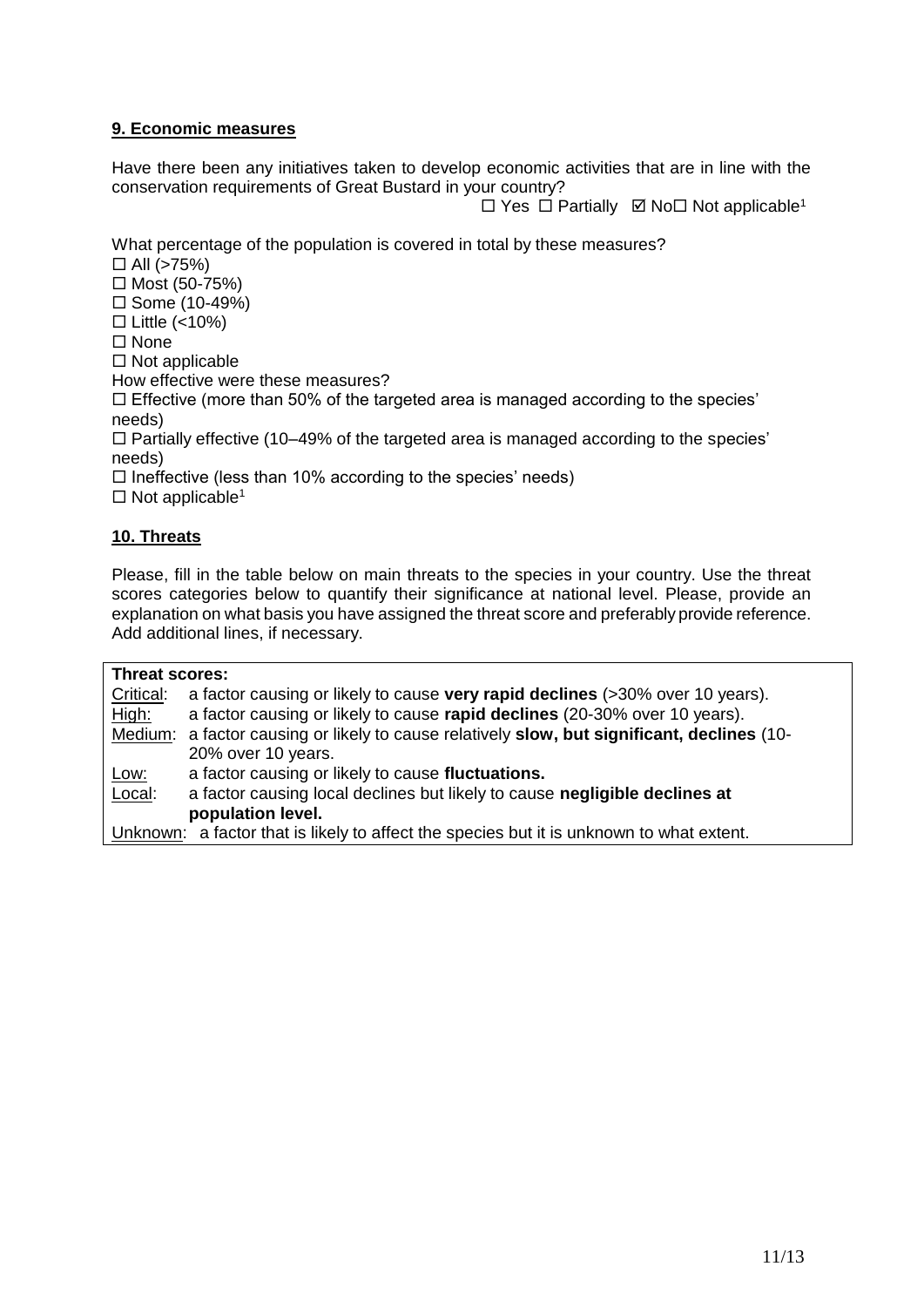| <b>Threat name</b>            | <b>Threat</b> | <b>Explanation and reference</b>           |
|-------------------------------|---------------|--------------------------------------------|
|                               | score         |                                            |
| <b>Habitat loss</b>           | High          | Own studies                                |
| More severe winters - more    | Local         | Own observations and data of questionnaire |
| prolonged periods with a      |               |                                            |
| virtually continuous and      |               |                                            |
| deep snow cover               |               |                                            |
| Drying up bottoms of large    | <b>High</b>   | Own observations and data of questionnaire |
| depressions (inaccessible     |               |                                            |
| to poachers) induced by the   |               |                                            |
| long-term decrease of the     |               |                                            |
| groundwater level on the      |               |                                            |
| south Kherson oblast' and     |               |                                            |
| on Kerch peninsula            |               |                                            |
| Losses of eggs and chicks     | High          | Own observations and data of questionnaire |
| Predation                     | High          | Own observations                           |
| Collision with power lines    | Medium        | Own observations and data of questionnaire |
| Human disturbance             | High          | Own studies                                |
| Pesticides                    | Local         | Own observations                           |
| Deratization - mass           | Medium        | Own observations and data of questionnaire |
| poisoning due to the          |               |                                            |
| negligent pest control of     |               |                                            |
| crops, when birds eat the     |               |                                            |
| poison-treated grains         |               |                                            |
| scattered over the soil       |               |                                            |
| surface (instead of placing   |               |                                            |
| them into the holes of        |               |                                            |
| rodents)                      |               |                                            |
| Illegal hunting               | Critical      | Data of questionnaire                      |
| Others (specify) Burn of      | Low           | Own observations                           |
| steppe on breading period     |               |                                            |
| Militarization - since 2014,  | Critical      | Own observations and data of questionnaire |
| the birds have been scared    |               |                                            |
| away because of the           |               |                                            |
| militarization of the Crimea  |               |                                            |
| and adjacent areas            |               |                                            |
| Kherson oblast' (in the past, |               |                                            |
| these land were infrequently  |               |                                            |
| visited by humans).           |               |                                            |

# **PART II. COUNTRY-SPECIFIC ACTIONS**

**Please report on the implementation of the country-specific actions listed for your country in Part II of the Action Plan and provide information if that is not already covered by your answers under Part I. Please describe not only the measures taken but also their impact on Great Bustard or its habitat in the context of the objectives of the Memorandum of Understanding and the Action Plan. Where you have already answered on countryspecific actions in Part I, please only add a reference to the relevant answer here.**

*According to Decree No 1030 of 07.11.2012 of the Cabinet of Ministers of Ukraine "On level of compensations for illegal taking, killing or damage of animal and plant species listed in the Red Data Book of Ukraine as well as for destruction or deterioration of their habitats" the fine for illegal taking, killing or damage of Great Bustard individuals or destruction of their habitats had been lifted from 1000 up to 20,000 UAH.*